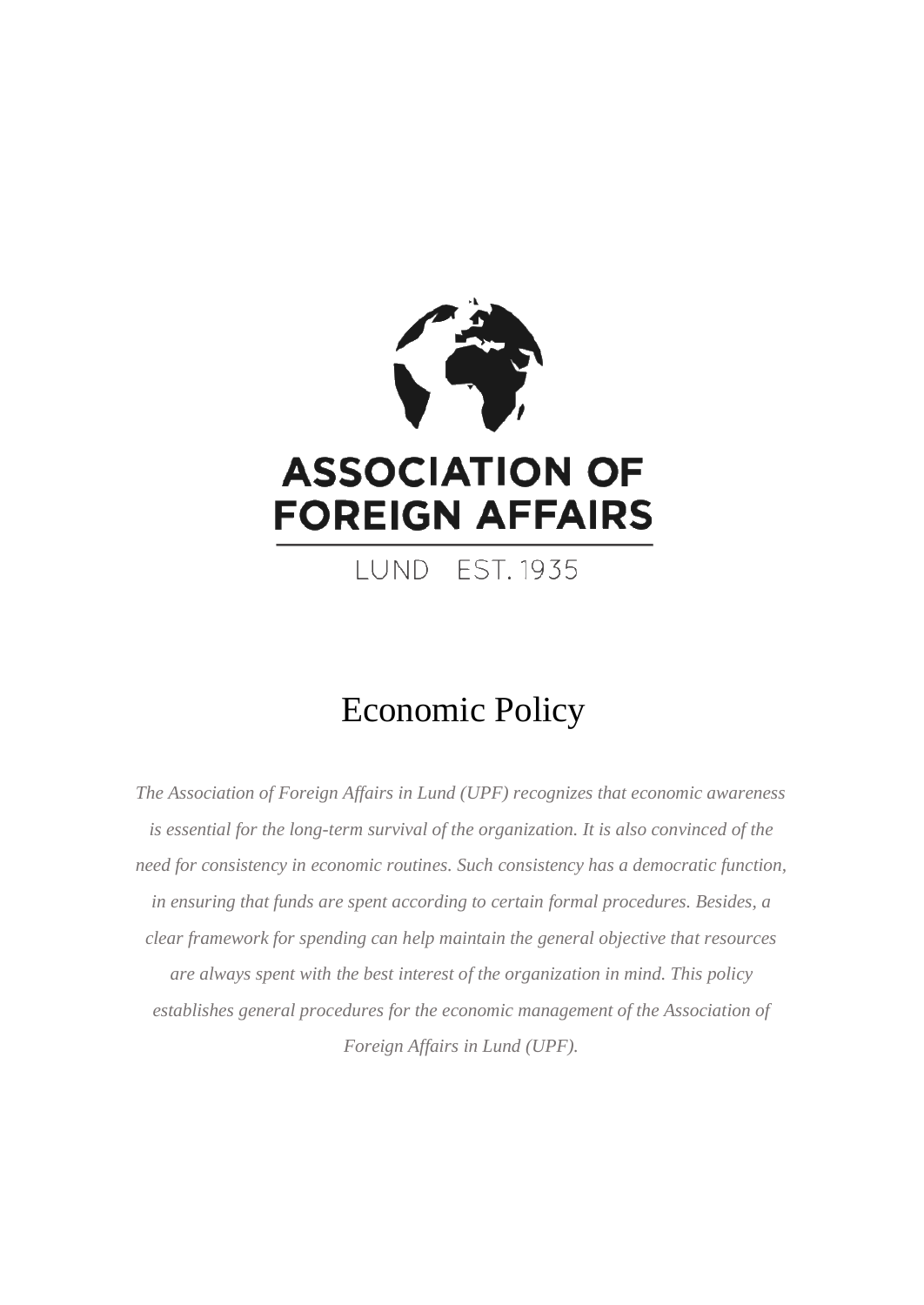# CONTENT

| <b>PURPOSE</b> |                          | 3                       |
|----------------|--------------------------|-------------------------|
|                | <b>1. REGULATION</b>     | 3                       |
| 2.             | <b>EXPENSES</b>          | 3                       |
| 3.             | <b>REIMBURSEMENT</b>     | $\overline{\mathbf{4}}$ |
|                | 4. FIRM SIGNATORIES      | $\overline{\mathbf{4}}$ |
| 5.             | <b>OTHER REGULATIONS</b> | 4                       |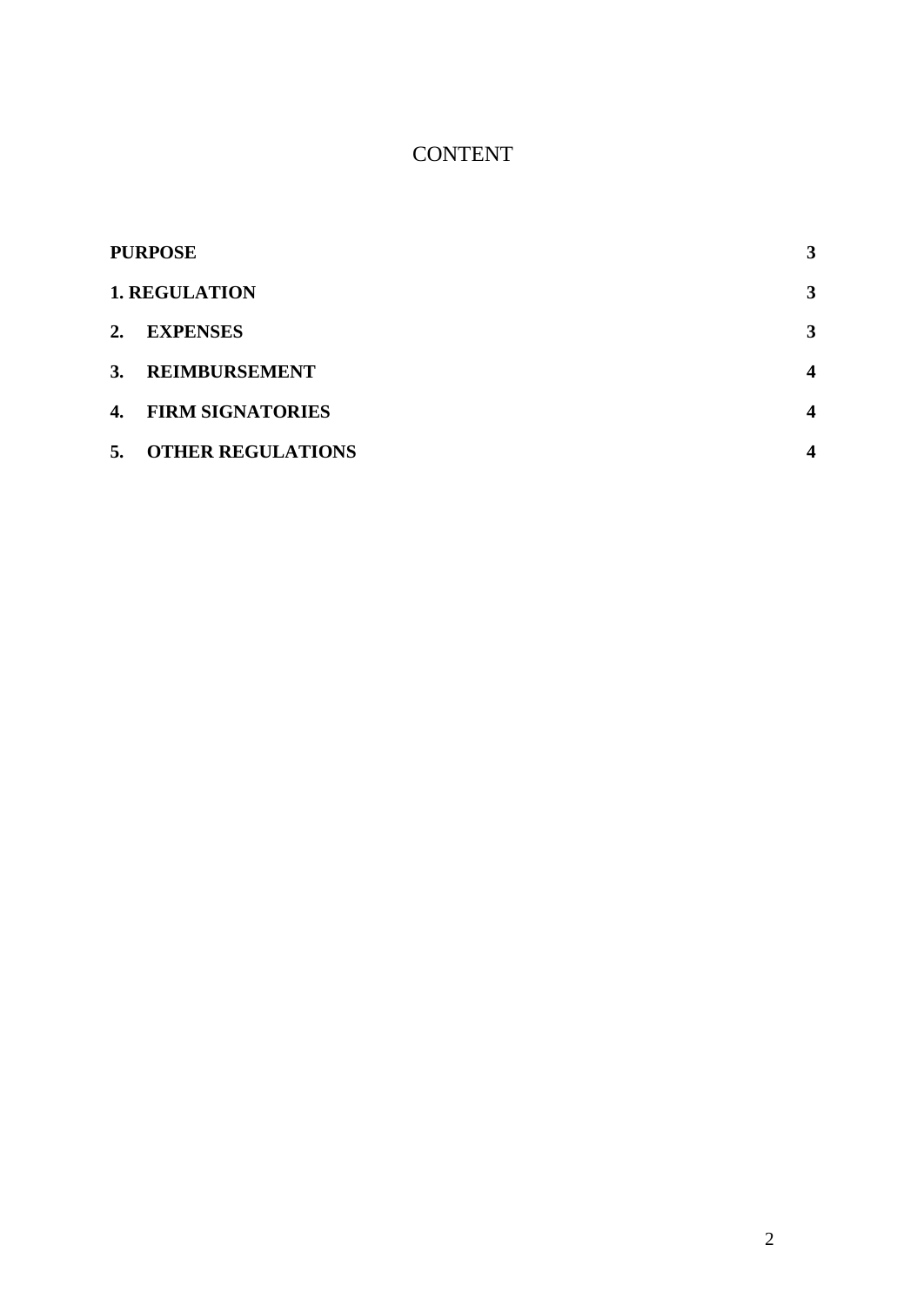## <span id="page-2-0"></span>**PURPOSE**

The purpose of these guidelines is to provide a clear framework to support all decision making related to spending within the Association of Foreign Affairs. This policy is centered around four general principles, which should characterize the financial philosophy of UPF. Firstly, assets should be spent with the long-term survival of the organization in mind. Secondly, the economic management of the organization should aim for consistency in terms of routines and procedures. Thirdly, expenses should be made with value for money as well as the best interest of the organization in mind. Lastly, sustainability should be considered throughout all economic activities of the association.

#### <span id="page-2-1"></span>**1. REGULATION**

- 1.1 All spending of UPF's assets should be made with the following principles in mind:
	- The long-term survival of the organization
	- Consistency in economic procedures
	- The best interest of the organization and its members. An expense should not be made if that interest is better served by spending the money elsewhere
	- Sustainability
- 1.2 Committees independently manage their partial budgets. In doing so, the committees are responsible for abiding by the Economic Policy.
- 1.3 The Presidents and the Treasurer manage the shared expenses. In doing so, the Presidents and the Treasurer are responsible for abiding by the Economic Policy.

# <span id="page-2-2"></span>**2. EXPENSES**

- 2.1 Any expense exceeding the amount of 3 000 SEK must be proposed as a motion and approved by the board at a board meeting.
	- 2.1.1 Expenses which are covered by a committee budget, regular in character, and naturally connected to the core function of that committee are considered exempt.
	- 2.1.2 Shared expenses which are regular in character are considered exempt.
- 2.2 By decision of the board, project groups or committees can be granted the mandate to spend a certain allocation of money without following the procedures in point 2.1. Instead, the spending should be tied to a specific aim or purpose stated as the mandate is given.
	- 2.2.1 This mandate and the exact allocated amount must be specifically addressed at a board meeting and approved through a formal decision.